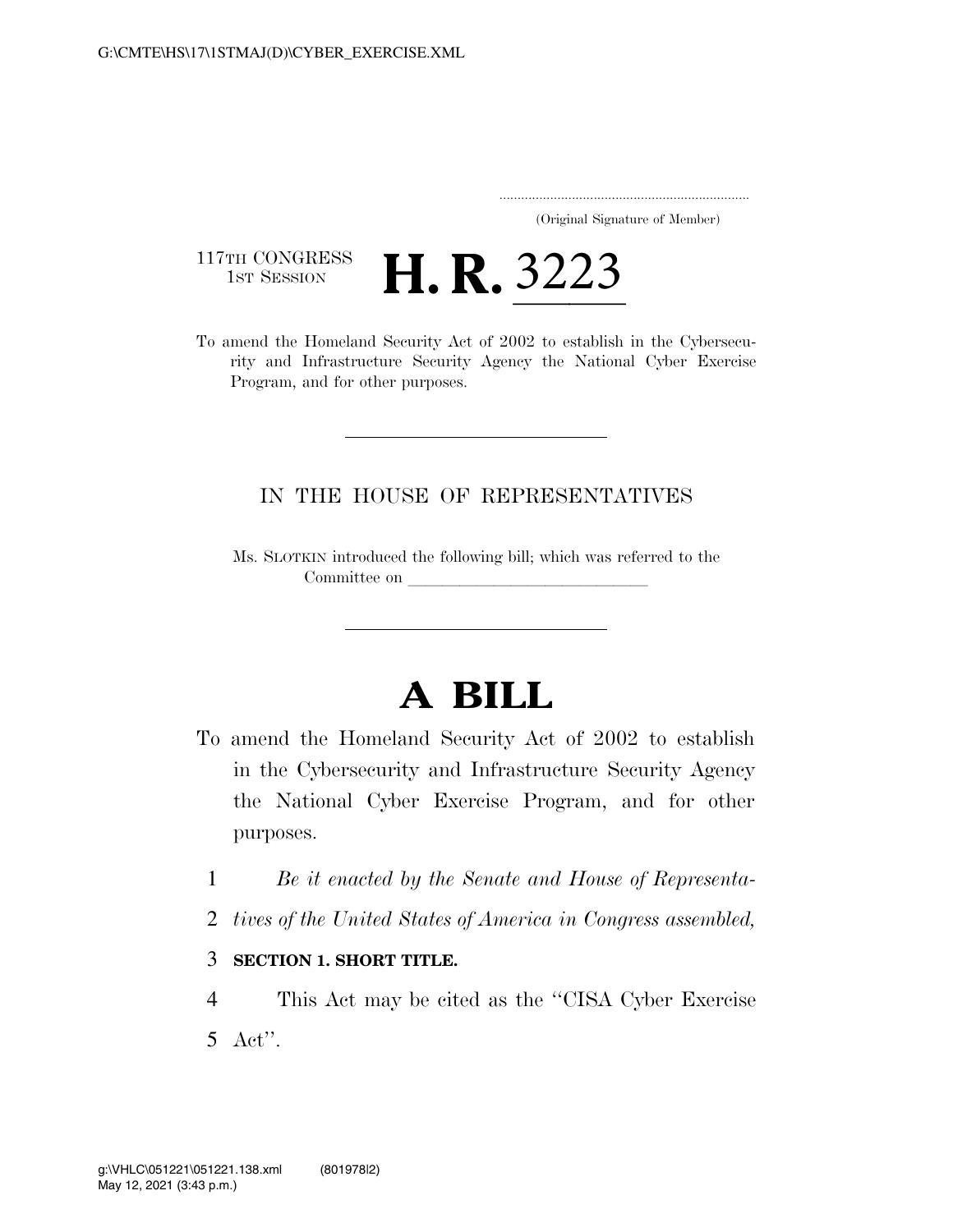| $\mathbf{1}$ | SEC. 2. NATIONAL CYBER EXERCISE PROGRAM.                   |
|--------------|------------------------------------------------------------|
| 2            | (a) IN GENERAL.—Subtitle A of title XXII of the            |
| 3            | Homeland Security Act of 2002 (6 U.S.C. 651 et seq.)       |
| 4            | is amended by adding at the end the following new section: |
| 5            | "SEC. 2220A. NATIONAL CYBER EXERCISE PROGRAM.              |
| 6            | "(a) ESTABLISHMENT OF PROGRAM.—                            |
| 7            | "(1) IN GENERAL.—There is established in the               |
| 8            | Agency the National Cyber Exercise Program (re-            |
| 9            | ferred to in this section as the 'Exercise Program')       |
| 10           | to evaluate the National Cyber Incident Response           |
| 11           | Plan, and other related plans and strategies.              |
| 12           | $"(2)$ REQUIREMENTS.—                                      |
| 13           | "(A) IN GENERAL.—The Exercise Program                      |
| 14           | shall be—                                                  |
| 15           | "(i) based on current risk assess-                         |
| 16           | ments, including credible<br>threats,                      |
| 17           | vulnerabilities, and consequences;                         |
| 18           | "(ii) designed, to the extent prac-                        |
| 19           | ticable, to simulate the partial or complete               |
| 20           | incapacitation of a government or critical                 |
| 21           | infrastructure network resulting from a                    |
| 22           | cyber incident;                                            |
| 23           | "(iii) designed to provide for the sys-                    |
| 24           | tematic evaluation of cyber readiness and                  |
| 25           | enhance operational understanding of the                   |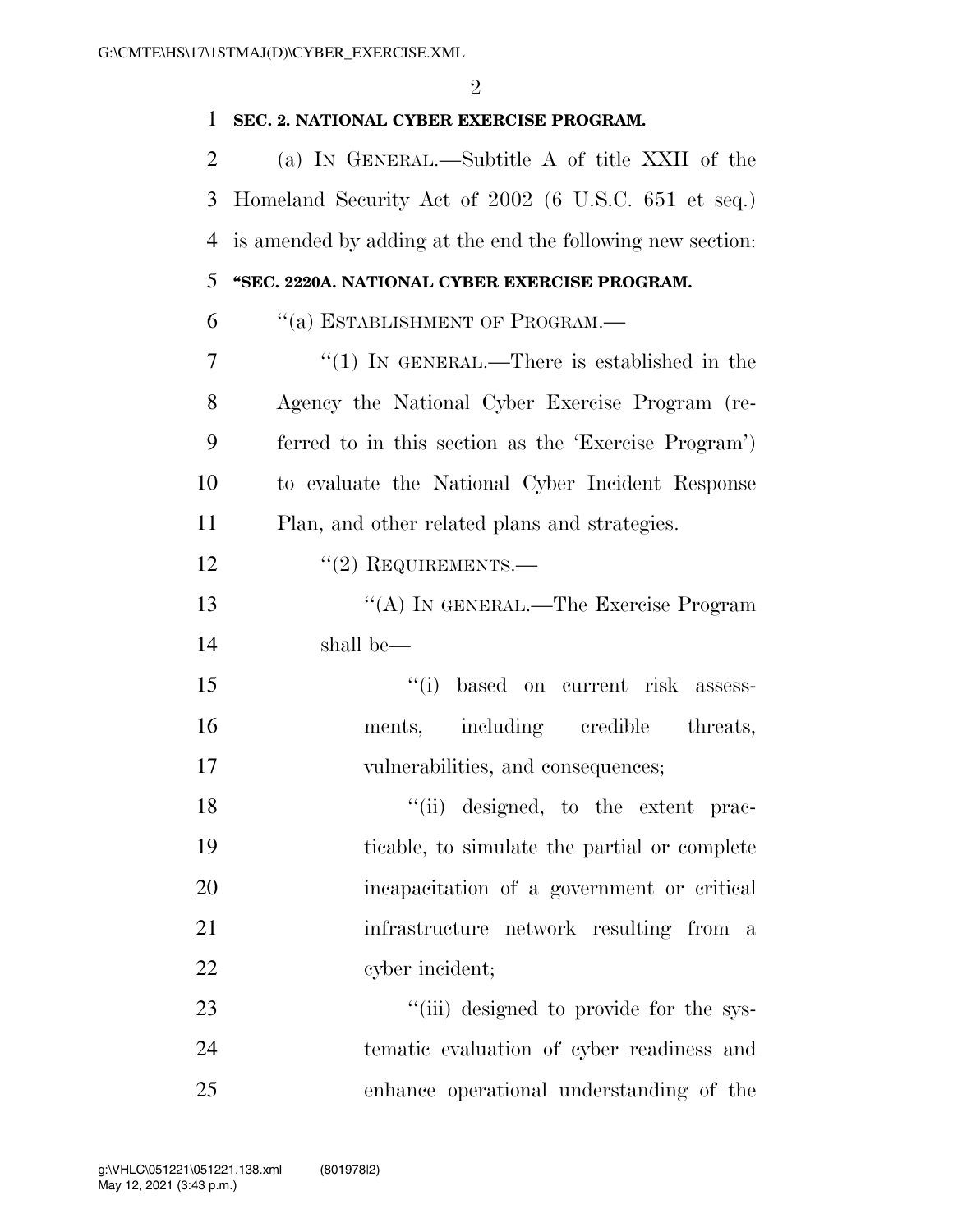3

| $\mathbf{1}$   | cyber incident response system and rel-            |
|----------------|----------------------------------------------------|
| $\overline{2}$ | evant information sharing agreements; and          |
| 3              | "(iv) designed to promptly develop                 |
| $\overline{4}$ | after-action reports and plans that can            |
| 5              | quickly incorporate lessons learned into fu-       |
| 6              | ture operations                                    |
| 7              | "(B) MODEL EXERCISE SELECTION.—The                 |
| 8              | Exercise Program shall—                            |
| 9              | "(i) include a selection of model exer-            |
| 10             | cises that government and private entities         |
| 11             | can readily adapt for use; and—                    |
| 12             | "(ii) aid such governments and pri-                |
| 13             | vate entities with the design, implementa-         |
| 14             | tion, and evaluation of exercises that—            |
| 15             | $\lq\lq$ conform to the requirements               |
| 16             | described in subparagraph $(A)$ ;                  |
| 17             | $\lq\lq$ (II) are consistent with any ap-          |
| 18             | plicable national, State, local, or Trib-          |
| 19             | al strategy or plan; and                           |
| 20             | "(III) provide for systematic                      |
| 21             | evaluation of readiness.                           |
| 22             | "(3) CONSULTATION.—In carrying out the Ex-         |
| 23             | ercise Program, the Director may consult with ap-  |
| 24             | propriate representatives from Sector Risk Manage- |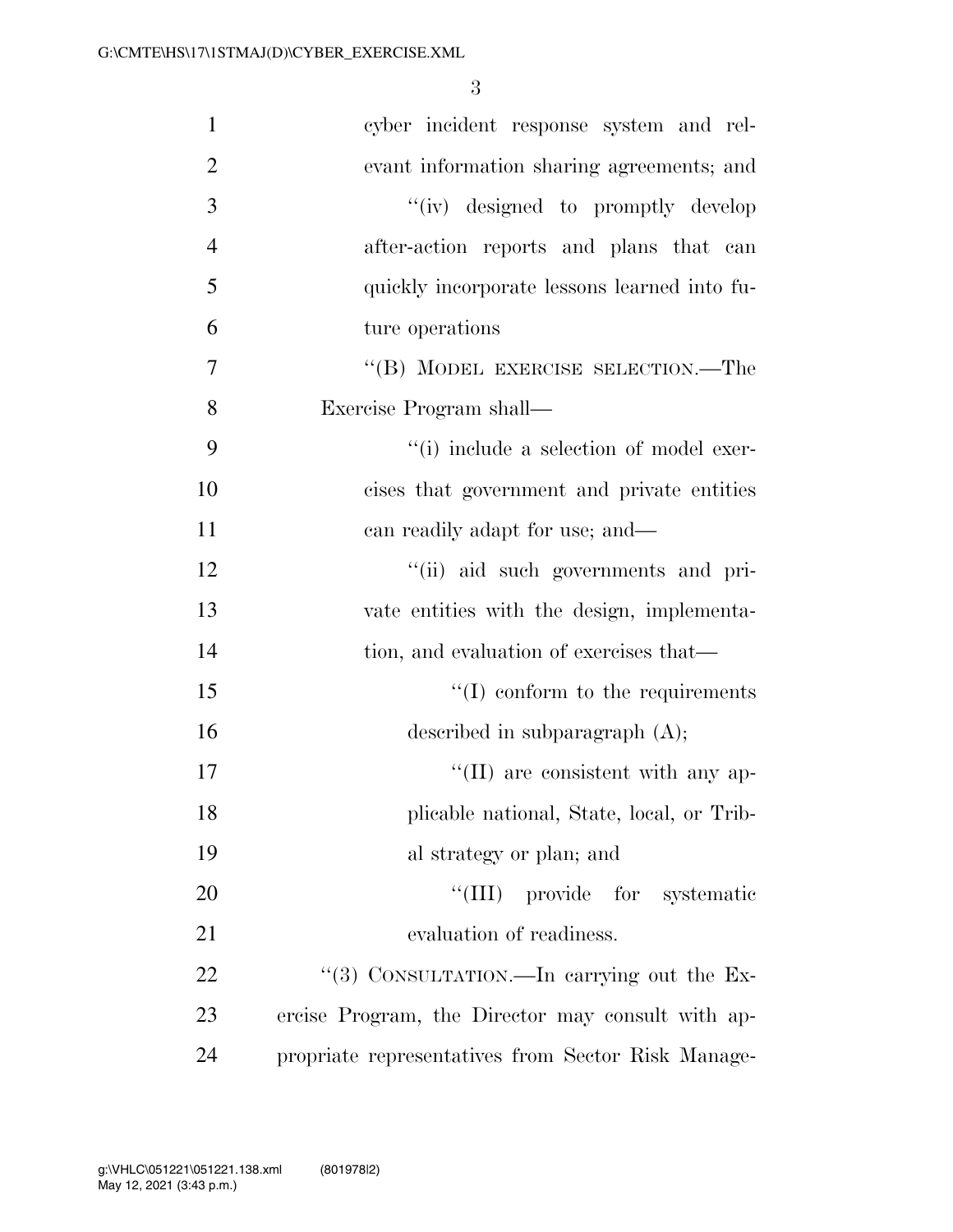|                | $\overline{4}$                                        |
|----------------|-------------------------------------------------------|
| $\mathbf{1}$   | ment Agencies, cybersecurity research stakeholders,   |
| $\overline{2}$ | and Sector Coordinating Councils.                     |
| 3              | "(b) DEFINITIONS.—In this section:                    |
| $\overline{4}$ | "(1) STATE.—The term 'State' means<br>any             |
| 5              | State of the United States, the District of Columbia, |
| 6              | the Commonwealth of Puerto Rico, the Northern         |
| 7              | Mariana Islands, the United States Virgin Islands,    |
| 8              | Guam, American Samoa, and any other territory or      |
| 9              | possession of the United States.                      |
| 10             | "(2) PRIVATE ENTITY.—The term 'private enti-          |
| 11             | ty' has the meaning given such term in section 102    |
| 12             | of the Cybersecurity Information Sharing Act of       |
| 13             | $2015$ (6 U.S.C. 1501).".                             |
| 14             | (b) TECHNICAL AMENDMENTS.—                            |
| 15             | (1) HOMELAND SECURITY ACT OF 2002.—Sub-               |
| 16             | title A of title XXII of the Homeland Security Act    |
| 17             | of $2002$ (6 U.S.C. 651 et seq.) is amended—          |
| 18             | $(A)$ in the first section 2215 (6 U.S.C.             |
| 19             | 665; relating to the duties and authorities relat-    |
| 20             | ing to gov internet domain), by amending the          |
| 21             | section enumerator and heading to read as fol-        |
| 22             | lows:                                                 |
|                |                                                       |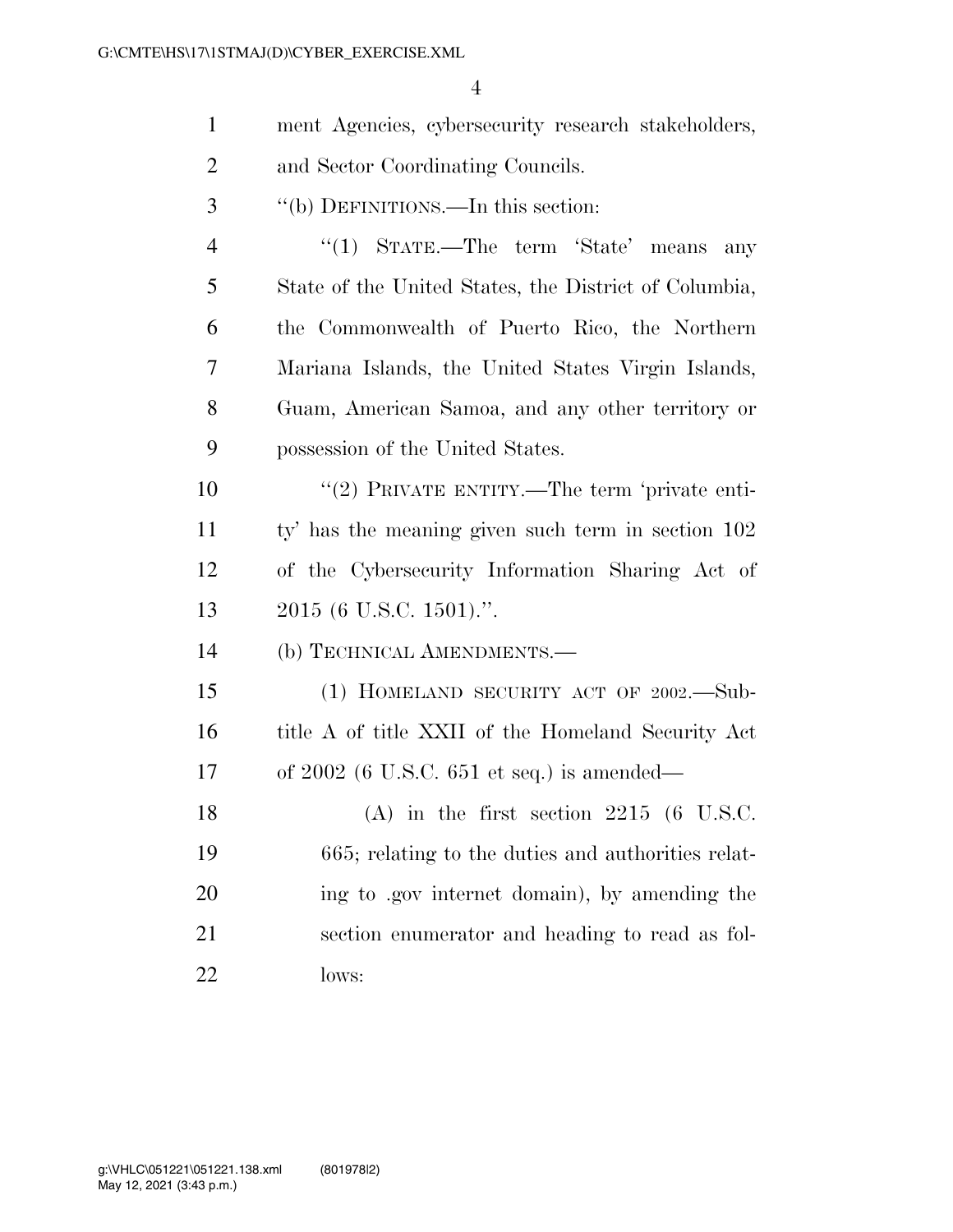| 1              | "SEC. 2215. DUTIES AND AUTHORITIES RELATING TO .GOV |
|----------------|-----------------------------------------------------|
| $\overline{2}$ | <b>INTERNET DOMAIN.";</b>                           |
| 3              | $(B)$ in the second section 2215 (6 U.S.C.          |
| $\overline{4}$ | 665b; relating to the joint cyber planning of-      |
| 5              | fice), by amending the section enumerator and       |
| 6              | heading to read as follows:                         |
| 7              | "SEC. 2216. JOINT CYBER PLANNING OFFICE.";          |
| 8              | $(C)$ in the third section 2215 (6 U.S.C.           |
| 9              | 665c; relating to the Cybersecurity State Coor-     |
| 10             | dinator), by amending the section enumerator        |
| 11             | and heading to read as follows:                     |
| 12             | "SEC. 2217. CYBERSECURITY STATE COORDINATOR.";      |
| 13             | (D) in the fourth section $2215$ (6 U.S.C.          |
| 14             | 665d; relating to Sector Risk Management            |
| 15             | Agencies), by amending the section enumerator       |
| 16             | and heading to read as follows:                     |
| 17             | "SEC. 2218. SECTOR RISK MANAGEMENT AGENCIES.";      |
| 18             | $(E)$ in section 2216 (6 U.S.C. 665e; relat-        |
| 19             | ing to the Cybersecurity Advisory Committee),       |
| 20             | by amending the section enumerator and head-        |
| 21             | ing to read as follows:                             |
| 22             | "SEC. 2219. CYBERSECURITY ADVISORY COMMITTEE."; and |
| 23             | $(F)$ in section 2217 (6 U.S.C. 665f; relat-        |
| 24             | ing to Cybersecurity Education and Training         |
| 25             | Programs), by amending the section<br>enu-          |
| 26             | merator and heading to read as follows:             |